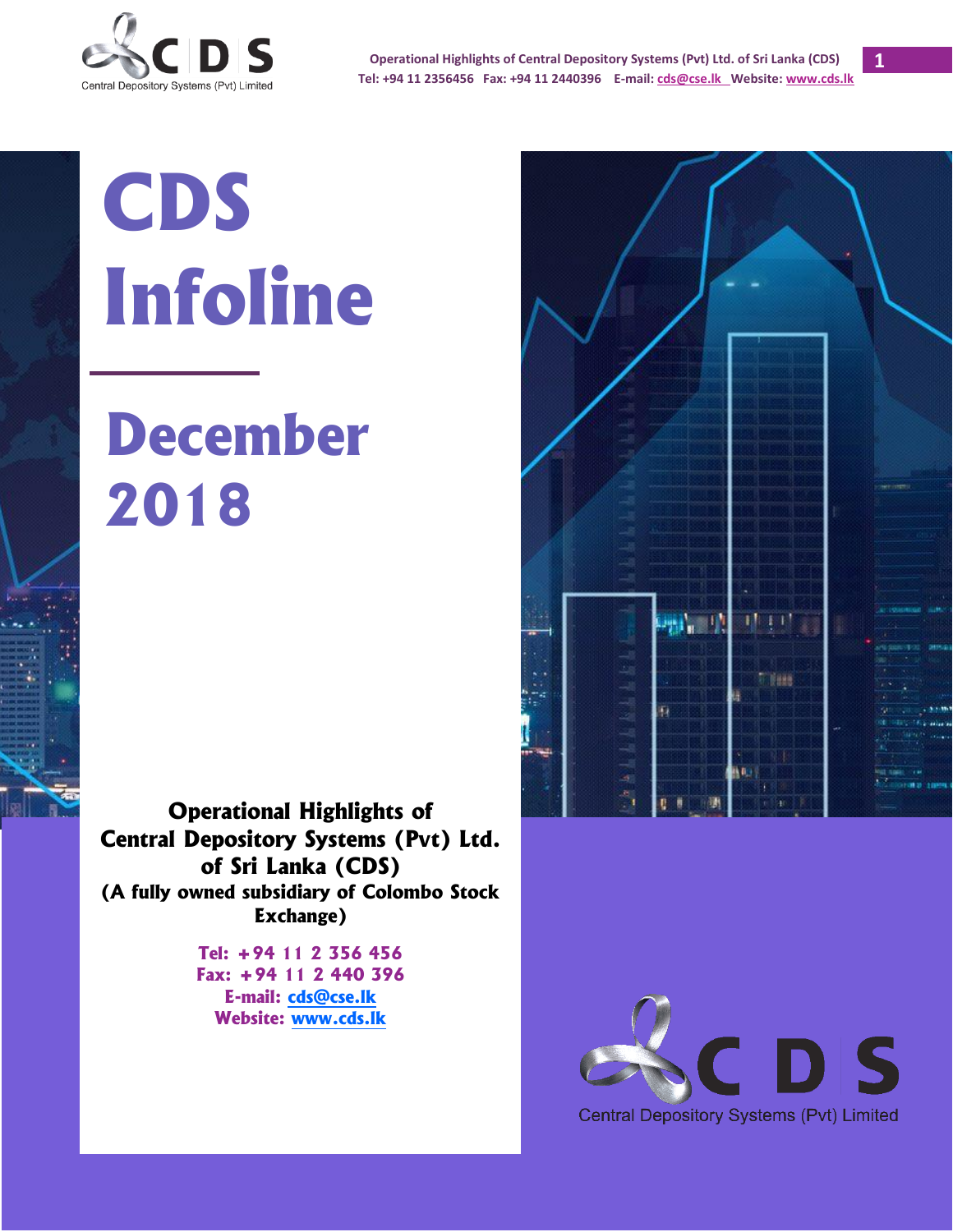

**2**

#### **December 2018 at a Glance**

<span id="page-1-0"></span>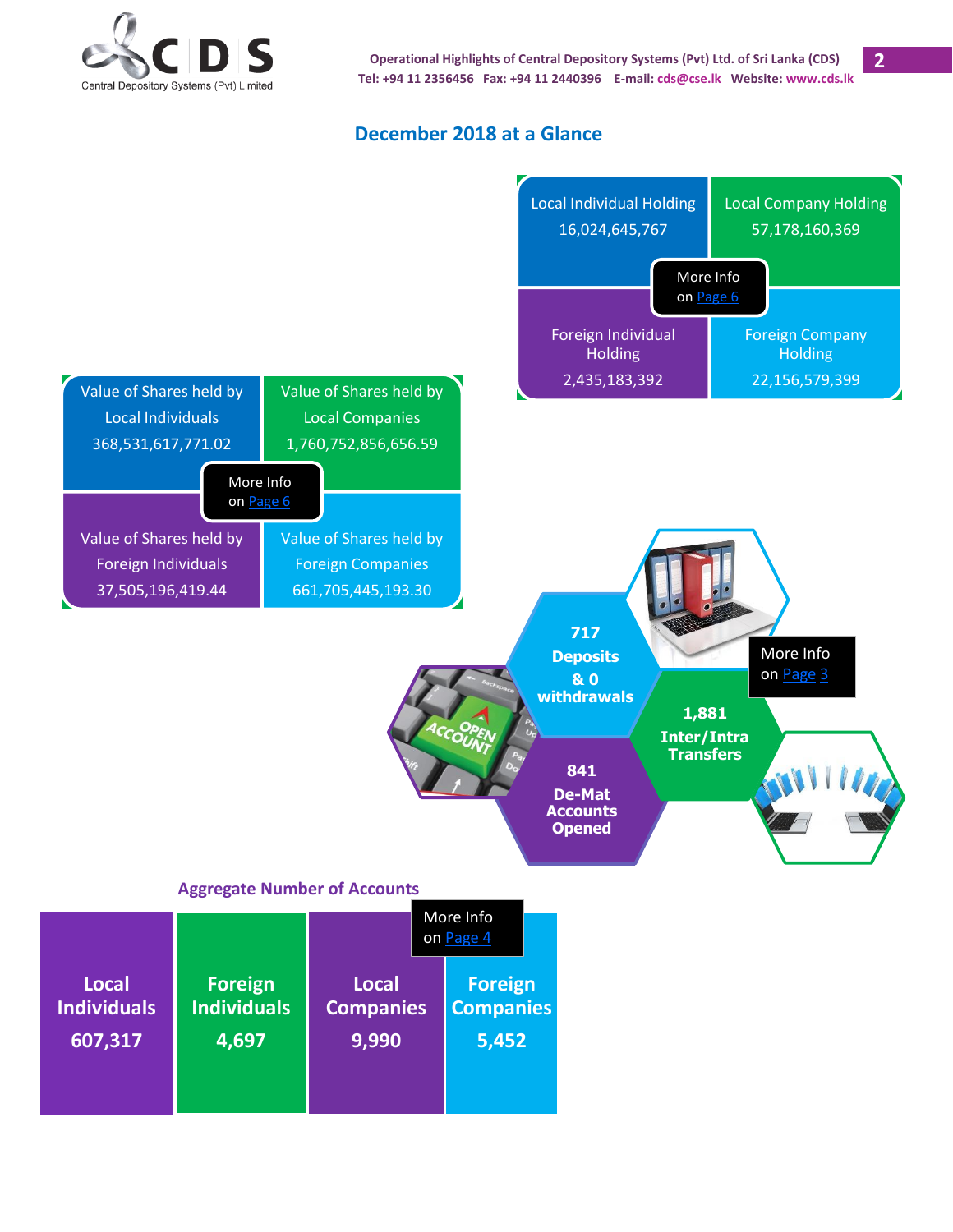

| <b>Operational Highlights</b> |  |
|-------------------------------|--|
|-------------------------------|--|

| <b>Major Operations</b>              | <b>Dec-18</b> | <b>Nov-18</b> | <b>Oct-18</b> | <b>Sep-18</b> | <b>Aug-18</b> | <b>Jul-18</b> | <b>Dec-17</b>  |
|--------------------------------------|---------------|---------------|---------------|---------------|---------------|---------------|----------------|
|                                      |               |               |               |               |               |               |                |
|                                      |               |               |               |               |               |               |                |
| <b>New Accounts (No.)</b>            | 841           | 1,096         | 1,149         | 825           | 1,077         | 921           | 1,208          |
|                                      |               |               |               |               |               |               |                |
| <b>Deposits (No.)</b>                | $*717$        | 668           | 2,164         | 2,999         | 10,080        | 4,958         | 7,496          |
|                                      |               |               |               |               |               |               |                |
| <b>Withdrawals (No.)</b>             | $\mathbf 0$   | $\mathbf{1}$  | $\mathbf{1}$  | 9             | $\mathbf{1}$  | $\mathbf 0$   | $\overline{2}$ |
|                                      |               |               |               |               |               |               |                |
| <b>Transfers (No.)</b>               | 1,881         | 2,106         | 2,787         | 1,482         | 2,056         | 1,940         | 2,678          |
|                                      |               |               |               |               |               |               |                |
| <b>Trades (No.) - Equity</b>         | 58,560        | 81,202        | 70,099        | 65,284        | 64,747        | 66,773        | 51,250         |
|                                      |               |               |               |               |               |               |                |
| <b>Trades (No.)-Closed End Funds</b> | 28            | 27            | 19            | 15            | 5             | 10            | 37             |
|                                      |               |               |               |               |               |               |                |
| <b>Market Days (No.)</b>             | 20            | 19            | 22            | 19            | 22            | 21            | 19             |
|                                      |               |               |               |               |               |               |                |
| <b>Listed Companies (No.)</b>        | 297           | 297           | 297           | 297           | 297           | 297           | 296            |
|                                      |               |               |               |               |               |               |                |
| <b>Participants (No.)</b>            | 45            | 45            | 47            | 47            | 47            | 47            | 47             |

\*Deposits in December 2018 include 390 direct deposits made due to Subdivisions, Right Issues, Initial public Offers and Capitalization of Reserves.

| <b>e-Services Enrollment</b> | $\blacksquare$ As at 31st Dec 2018 $\blacksquare$ | ا December-18 ا | As at $30th$ Nov 2018 |
|------------------------------|---------------------------------------------------|-----------------|-----------------------|
| <b>SMS</b>                   | 11.381                                            | 28              | 11,353                |
| e-Statements                 | 28.327                                            | 602             | 27.725                |

#### 2018 **Annual Comparison CUMALATIVE Comparative analysis on monthly basis JAN-DEC Dec Nov Oct Sep Aug New Accounts (No.)** 10,426 **18 18 18 18 18 Deposits (No.)** 118,472 **Withdrawals (No.)** 17 **New Accounts (No.) | -23.27 | -4.61 | 39.27 | -23.40 | 16.94 Transfers (No.)** 25,254 **Deposits (No.)** 7.34 -69.13 -27.84 -70.25 103.31 Trades (No.) - Equity 827,097 **Trades (No.)-Closed End Funds**





2017

11,764

97,649

20

28,177 981,977

524

299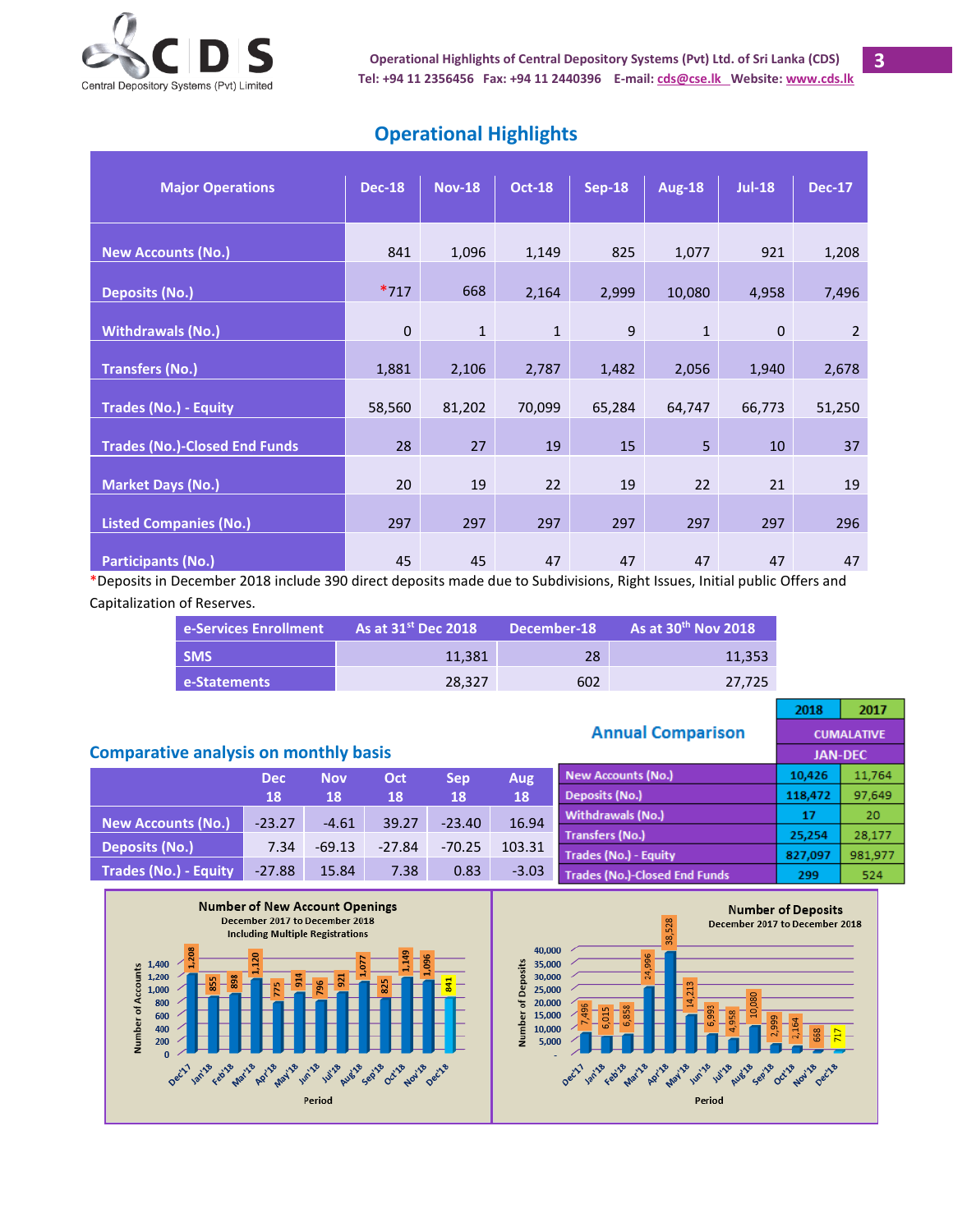

| <b>Number of CDS Accounts by Investor Category</b> |  |
|----------------------------------------------------|--|
|----------------------------------------------------|--|

<span id="page-3-0"></span>

|                                                                         | <b>Dec-18</b> | <b>Nov-18</b> | <b>Oct-18</b> | $Sep-18$ | <b>Aug-18</b> | <b>Jul-18</b> | <b>Dec-17</b> |
|-------------------------------------------------------------------------|---------------|---------------|---------------|----------|---------------|---------------|---------------|
| Local Individuals (No.)                                                 | 607,317       | 606,717       | 606,007       | 605,313  | 604.735       | 603,963       | 599,974       |
| <b>Foreign Individuals (No.)</b>                                        | 4,697         | 4,697         | 4,694         | 4,686    | 4,679         | 4,673         | 4,633         |
| <b>Local Companies (No.)</b>                                            | 9,990         | 9,969         | 9.948         | 9,912    | 9.894         | 9,872         | 9,698         |
| <b>Foreign Companies (No.)</b>                                          | 5,452         | 5,441         | 5,420         | 5,396    | 5,381         | 5,371         | 5,263         |
| <b>Total</b><br><b>Excluding Multiple Registrations</b>                 | 627,456       | 626.824       | 626,069       | 625,307  | 624,689       | 623,879       | 619,568       |
| <b>Total De-Mat Accounts</b><br><b>Including Multiple Registrations</b> | 824,716       | 823,875       | 822,779       | 821,630  | 820,805       | 819,728       | 813,449       |

#### **De-Mat Account Categories as a Percentage against Total Registrations Excluding Multiple Registrations (%)**

|                                         | <b>Dec-18</b> | <b>Nov-18</b> | <b>Oct-18</b> | $Sep-18$ | <b>Aug-18</b> | <b>Jul-18</b> | <b>Dec-17</b> |
|-----------------------------------------|---------------|---------------|---------------|----------|---------------|---------------|---------------|
|                                         |               |               |               |          |               |               |               |
| <b>Local Individuals (No.)</b>          | 96.79         | 96.79         | 96.80         | 96.80    | 96.81         | 96.81         | 96.84         |
|                                         |               |               |               |          |               |               |               |
| <b>Foreign Individuals (No.)</b>        | 0.75          | 0.75          | 0.75          | 0.75     | 0.75          | 0.75          | 0.75          |
|                                         |               |               |               |          |               |               |               |
| <b>Local Companies (No.)</b>            | 1.59          | 1.59          | 1.59          | 1.59     | 1.58          | 1.58          | 1.57          |
|                                         |               |               |               |          |               |               |               |
| <b>Foreign Companies (No.)</b>          | 0.87          | 0.87          | 0.87          | 0.86     | 0.86          | 0.86          | 0.85          |
| <b>Total</b>                            |               |               |               |          |               |               |               |
| <b>Excluding Multiple Registrations</b> | 100.00        | 100.00        | 100.00        | 100.00   | 100.00        | 100.00        | 100.00        |

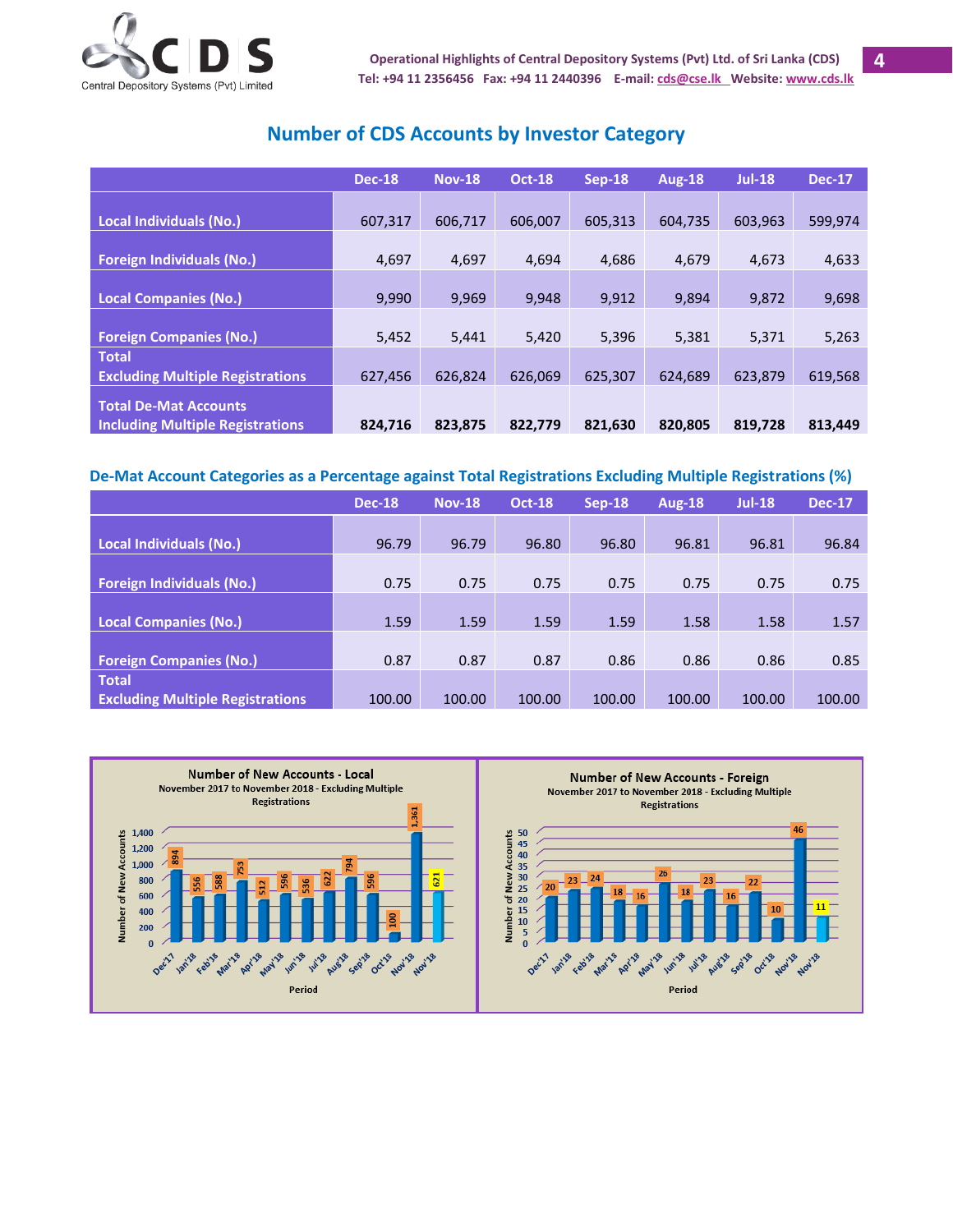

**5**

#### **Value & Quantity of the Securities held in the CDS**

| <b>Securities Held in Custody</b><br>(Nos.) | <b>Dec-18</b>  | <b>Nov-18</b>  | <b>Oct-18</b>  | $Sep-18$       | <b>Dec-17</b>  |
|---------------------------------------------|----------------|----------------|----------------|----------------|----------------|
| <b>Domestic</b>                             | 73,202,806,136 | 73,324,935,662 | 73,447,721,226 | 73,412,943,189 | 67,460,569,176 |
| Foreign                                     | 24,591,762,791 | 24,639,858,393 | 24,545,531,637 | 24,610,537,731 | 23,123,183,569 |
| <b>Total</b>                                | 97,794,568,927 | 97,964,794,055 | 97,993,252,863 | 98,023,480,920 | 90,583,752,745 |

| <b>Comparative Analysis on</b><br><b>Fluctuations(Change)</b> | <b>Dec-18</b> | <b>Nov-18</b> | <b>Oct-18</b> |
|---------------------------------------------------------------|---------------|---------------|---------------|
| <b>Domestic</b>                                               | $-0.167%$     | $-0.167%$     | 0.047%        |
| Foreign                                                       | $-0.195%$     | 0.384%        | $-0.264%$     |
| <b>Total</b>                                                  | $-0.174%$     | $-0.029%$     | $-0.031%$     |

| <b>Securities Held in Custody</b><br>(Rs.) | <b>Dec-18</b>     | <b>Nov-18</b>     | <b>Oct-18</b>     | $Sep-18$          | <b>Dec-17</b>     |
|--------------------------------------------|-------------------|-------------------|-------------------|-------------------|-------------------|
| <b>Domestic</b>                            | 2,129,284,474,428 | 2,120,228,267,373 | 2,106,112,553,754 | 2,077,414,345,557 | 2,166,576,445,495 |
| Foreign                                    | 699,210,641,613   | 711,706,120,779   | 701,895,900,989   | 694,935,772,201   | 778,485,508,760   |
| Total                                      | 2,828,495,116,040 | 2,831,934,388,152 | 2,808,008,454,742 | 2,772,350,117,758 | 2,945,061,954,255 |

| <b>Comparative Analysis on</b><br><b>Fluctuations(Change)</b> | <b>Dec-18</b> | <b>Nov-18</b> | <b>Oct-18</b> |
|---------------------------------------------------------------|---------------|---------------|---------------|
| <b>Domestic</b>                                               | 0.427%        | 0.670%        | 1.381%        |
| Foreign                                                       | $-1.756%$     | 1.398%        | 1.002%        |
| <b>Total</b>                                                  | $-0.121%$     | 0.852%        | 1.286%        |

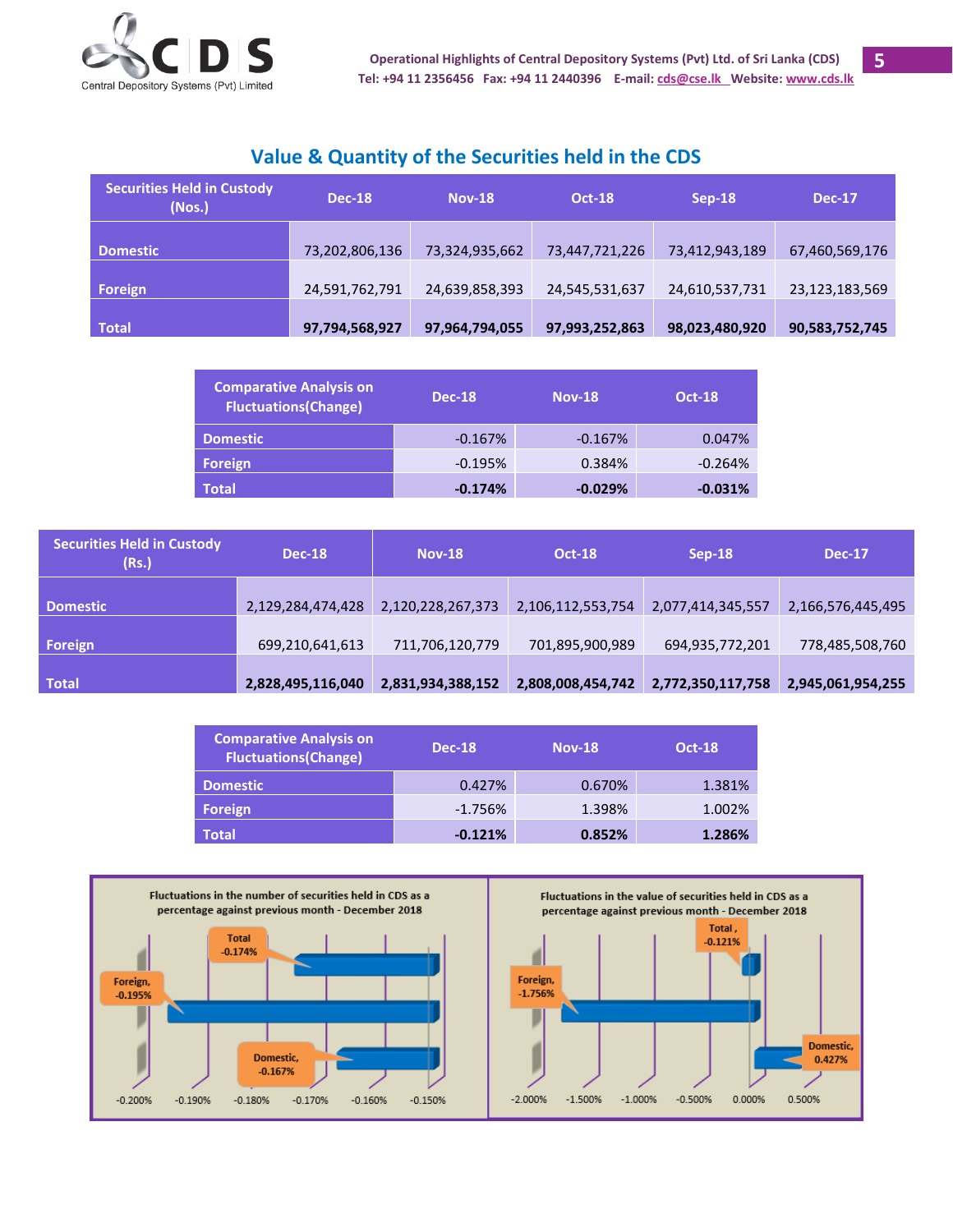

#### <span id="page-5-0"></span>**Value & Quantity of the Securities held in the CDS by Investor Category December 2018**

| <b>Investor Category</b>  | <b>Equity Holding</b> | <b>Corporate Debt Holding</b> | <b>Total Holding</b> |
|---------------------------|-----------------------|-------------------------------|----------------------|
|                           |                       |                               |                      |
| <b>Local Individual</b>   | 15,863,572,641        | 161,073,126                   | 16,024,645,767       |
|                           |                       |                               |                      |
| <b>Local Company</b>      | 54,413,957,847        | 2,764,202,522                 | 57,178,160,369       |
|                           |                       |                               |                      |
| <b>Foreign Company</b>    | 22,144,529,399        | 12,050,000                    | 22,156,579,399       |
|                           |                       |                               |                      |
| <b>Foreign Individual</b> | 2,432,867,279         | 2,316,113                     | 2,435,183,392        |
|                           |                       |                               |                      |
| <b>Total</b>              | 94,854,927,166        | 2,939,641,761                 | 97,794,568,927       |

| <b>Investor Category</b>  | <b>Equity Value</b>  | <b>Corporate Debt Value</b> | <b>Total Value</b>   |
|---------------------------|----------------------|-----------------------------|----------------------|
|                           |                      |                             |                      |
| <b>Local Individual</b>   | 353,524,246,020.70   | 15,007,371,750.32           | 368,531,617,771.02   |
|                           |                      |                             |                      |
| <b>Local Company</b>      | 1,488,605,781,973.50 | 272,147,074,683.09          | 1,760,752,856,656.59 |
|                           |                      |                             |                      |
| <b>Foreign Company</b>    | 660,519,058,803.30   | 1,186,386,390.00            | 661,705,445,193.30   |
|                           |                      |                             |                      |
| <b>Foreign Individual</b> | 37,288,041,069.00    | 217,155,350.44              | 37,505,196,419.44    |
|                           |                      |                             |                      |
| <b>Total</b>              | 2,539,937,127,866.50 | 288,557,988,173.85          | 2,828,495,116,040.35 |